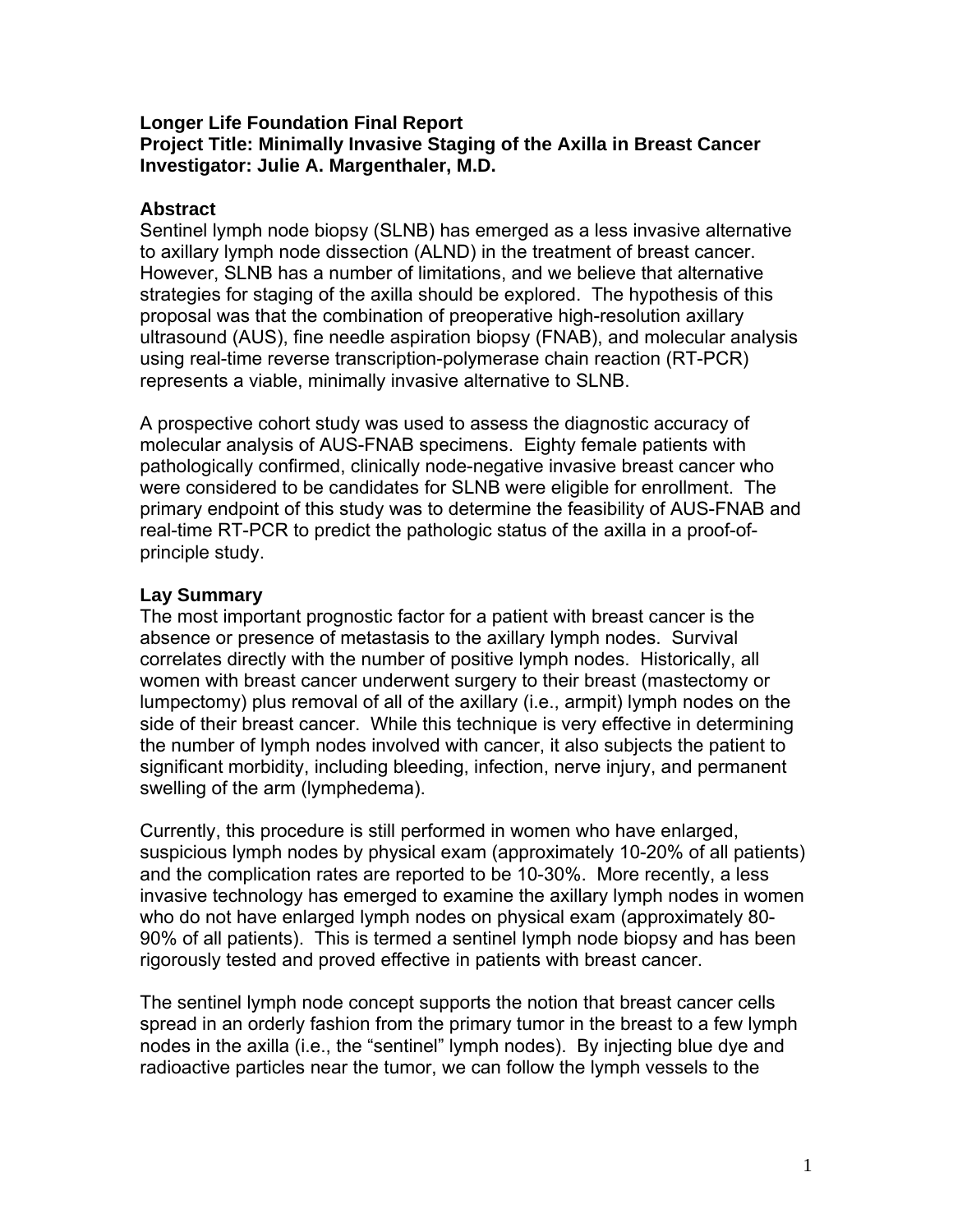sentinel lymph nodes and only these lymph nodes are removed. On average, one to three sentinel lymph nodes are removed.

There are several disadvantages to these techniques. Both procedures are invasive and subject the patient to additional surgical morbidity. Although the sentinel lymph node procedure results in fewer complications, the rate of bleeding, infection, nerve injury, or lymphedema remains at 5-10%. For patients undergoing sentinel lymph node biopsy, about 30% will have positive nodes on the final pathology and will require a second procedure to remove the remainder of the lymph nodes. Finally, the current methods of identifying and examining the lymph nodes results in false results approximately 5-15% of the time.

The goal of the current project was to study an advanced method of detecting metastasis in the axillary lymph nodes of breast cancer patients using molecular genetic testing called polymerase chain reaction or PCR. PCR has been shown to be superior to our current techniques and can pick up one tumor cell in the background of a million normal cells. Using ultrasound, we can identify the lymph node and obtain a small amount of tissue using a needle placed through the skin. This tissue is tested for an array of genes specific to breast cancer and allows us to construct a "fingerprint" of the cancer, providing the exact nature of the cancer and the way that it is likely to respond to various treatments. This procedure could be performed on all patients with breast cancer in lieu of removing the lymph nodes during surgery; only those patients with a positive genetic marker would need to have their lymph nodes removed. Therefore, 70% of patients would avoid surgery on their lymph nodes. In patients who have a positive lymph node, we can tailor their surgery and treatment to their specific cancer. The results of the current study demonstrate that this technique is feasible and reliable in predicting the status of the axillary lymph nodes in patients with breast cancer. This technology is very promising and represents a significant potential advancement in the care of patients with breast cancer.

### **Background and Significance**

The primary goal of breast cancer staging is to classify patients by the extent of disease into groups with similar outcomes. The presence of metastatic disease in the axillary lymph nodes (ALN) is considered the single most important prognostic factor for patients with breast cancer, whereby patients have a poorer prognosis with increasing numbers of metastatic lymph nodes (1). As a result, surgical management and staging of breast cancer has traditionally included an ALND. SLNB has recently emerged as an accurate, less invasive alternative to ALND, and it has rapidly become the standard of care in patients with clinically node-negative breast cancer (2, 3).

However, there are a number of limitations to SLNB. (a) Although the sentinel lymph node hypothesis is elegant (lymphatic mapping with radiolabeled sulfur colloid and/or lymphazurin blue dye is used to identify the lymph node that is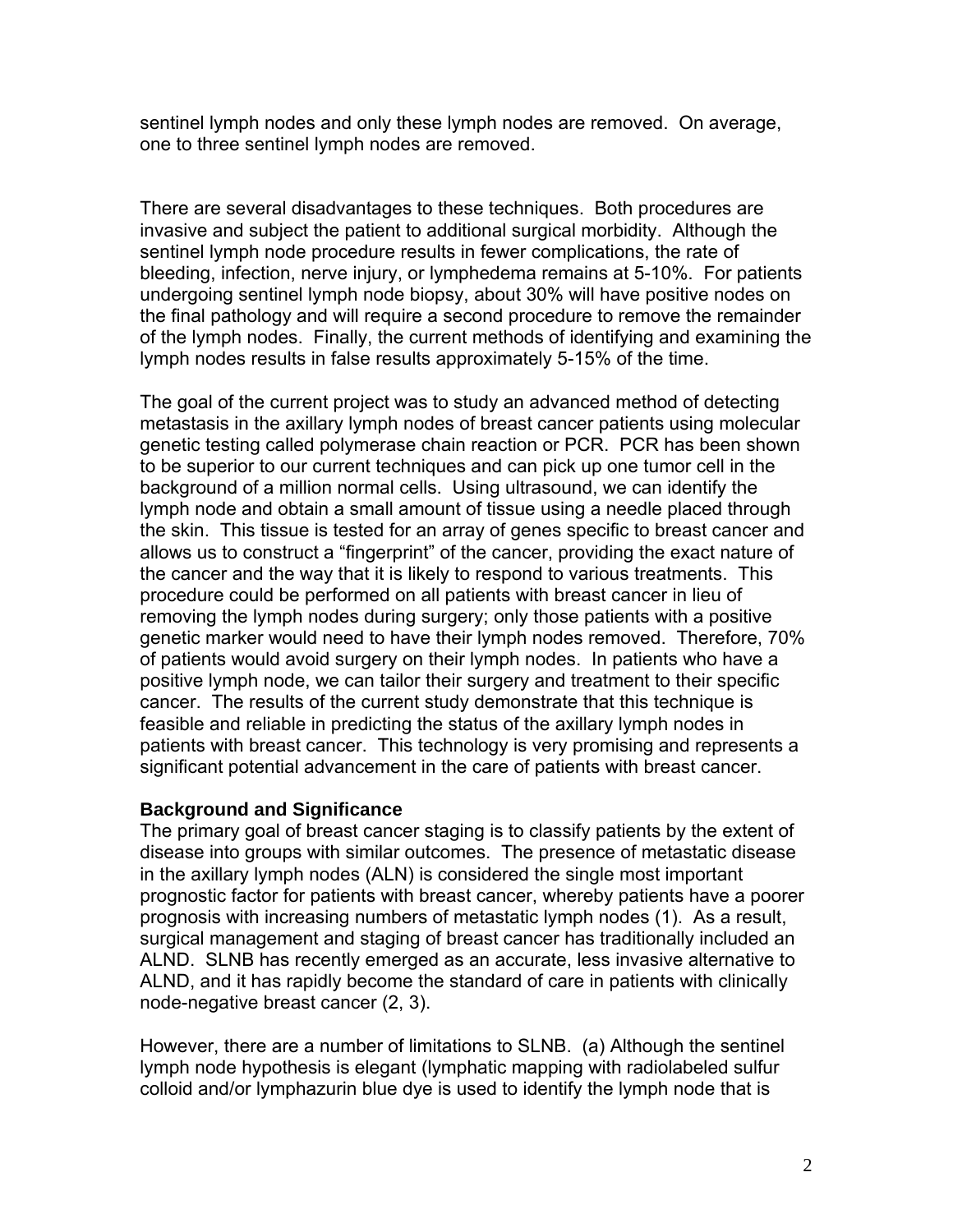most likely to contain metastatic breast cancer, thereby accurately predicting the pathologic status of the axilla), there are practical limitations. Published SLNB identification rates are between 90-95%, and the sensitivity of SLNB is between 88-95% in experienced hands (2-4). This results in persistent axillary disease in about 5-10% of breast cancer patients, representing the false negative rate.

(b) Often, SLNB is performed as a staged procedure, requiring that breast cancer patients undergo two or more operations for definitive staging and treatment of the axilla. Such patients include those who have node-positive disease by SLNB and require completion ALND, those who require axillary staging prior to breast reconstruction, and those undergoing neoadjuvant chemotherapy. These clinical scenarios represent up to 40-50% of patients treated for breast cancer.

(c) Although SLNB is clearly less invasive than ALND, SLNB is not without morbidity. A recent randomized prospective trial of SLNB versus ALND confirms that complications of SLNB include seroma formation, lymphedema, sensory nerve injury, and limitation in range of motion (5).

(d) Finally, and perhaps most importantly, the relevance of SLNB is becoming increasingly less clear. In terms of staging, the importance of axillary staging is becoming less important as increasingly tumor size and biology (histologic grade, receptor status, and genetic profile) are driving the decision making for systemic therapy. The current recommendation is that all patients with T1c breast cancer (primary tumor > 1.0 cm) be considered for systemic therapy. In terms of therapy, there is no Level I evidence that axillary node dissection improves survival in breast cancer patients. Many surgeons now believe that ALND is not therapeutic. In fact, the American College of Surgeons Oncology Group recently closed to accrual a Phase III trial of patients with clinically negative axillae and positive SLNB randomized to completion axillary dissection versus no additional treatment (6).

Implicit in the design of this trial is the assumption that axillary dissection may have no therapeutic benefit, a concept that is strongly supported by the 25-year follow-up results of the NSABP B-04 study, which continue to demonstrate no survival advantage for patients who underwent axillary dissection versus axillary radiation (7). These limitations of SLNB strongly suggest that alternative strategies to stage the axilla should be explored.

We believe that the combination of preoperative high-resolution axillary ultrasound (AUS), fine needle aspiration biopsy (FNAB), and molecular analysis using real-time reverse transcription-polymerase chain reaction (RT-PCR) represents a viable, minimally invasive alternative to SLNB in breast cancer patients. There are now several reports in the literature that suggest that AUS is a potentially valuable technique for identifying axillary metastases (8-10). AUS permits the visualization of lymph node size, shape, contour, and changes in cortical morphology and texture that appear to be associated with the presence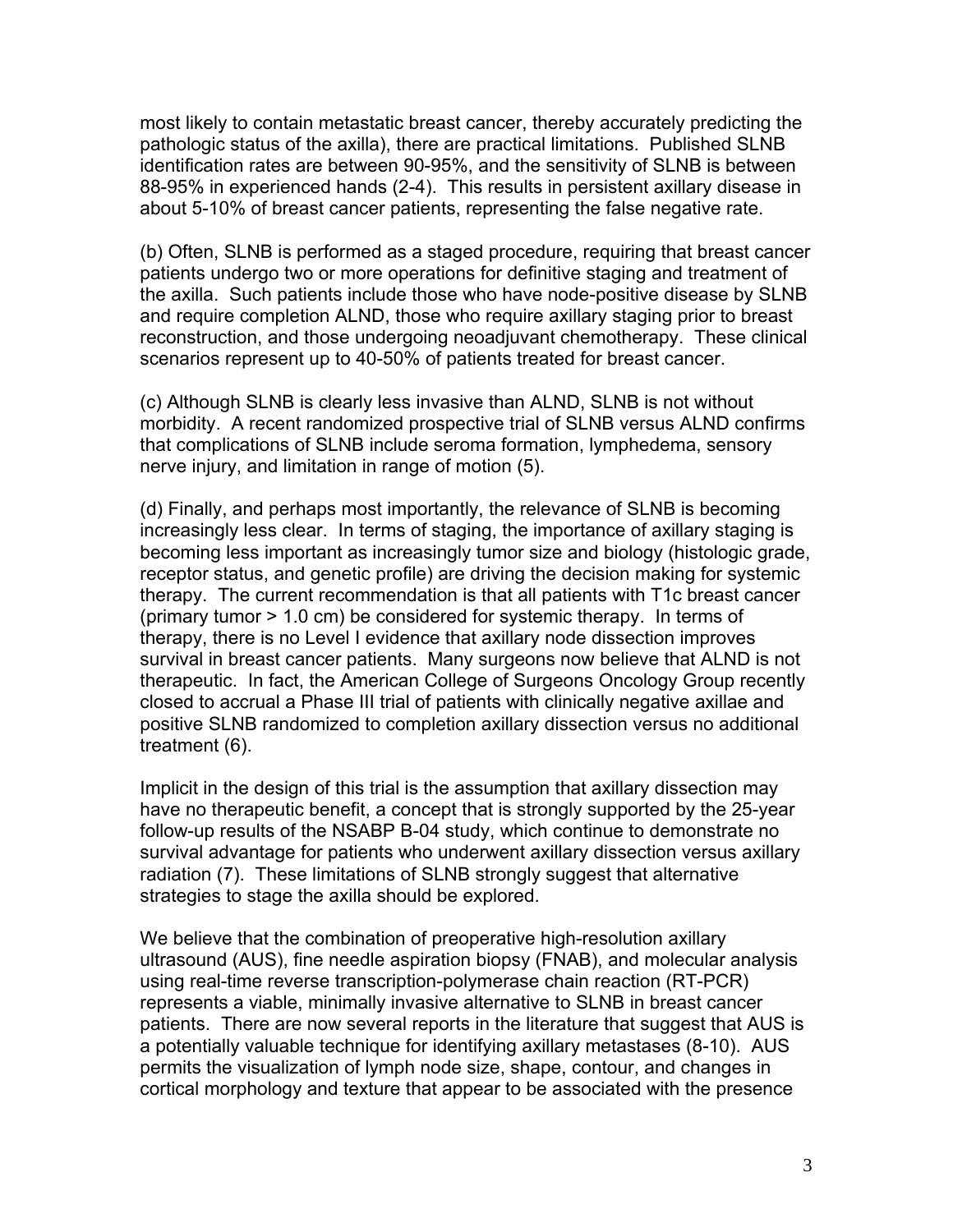of axillary metastases. Further, there are now emerging technologies that suggest that the SLN can be accurately identified by sonography (11-14). However, sonographic signs of metastatic disease sometimes overlap with those of benign reactive changes limiting the ability of this modality alone to accurately stage the axilla. We and others have begun to routinely perform FNAB of sonographically suspicious, indeterminate, or metastatic-appearing axillary lymph nodes.

One major limitation of this strategy, however, is that cytopathologic analysis has limited sensitivity and is highly dependent on the availability of a dedicated, skilled cytopathologist. The requirement for a skilled cytopathologist suggests that while AUS-FNAB may enjoy some success in academic medical centers, the universal application of this technology will be dependent on the development of more robust techniques for evaluation of cellular aspirates from ALN. Therefore, we propose molecular analysis with real-time RT-PCR as an alternative to cytopathology. Real-time RT-PCR is a robust and exquisitely quantitative technology that has been successfully used for the detection of micrometastatic breast cancer. We have considerable experience with this technology, and we have defined a very informative marker panel for the molecular detection of micrometastatic breast cancer in sentinel and axillary lymph nodes (15-18). This technology has been successfully applied in a closely related field – non-small cell lung cancer staging with endoscopic ultrasound and fine-needle aspiration (19, 20). We believe that the molecular analysis of AUS-FNAB specimens may ultimately replace SLNB as a single-stage, minimally invasive technique of axillary staging in patients with invasive breast cancer.

### **Methods**

Study Design (Figure 1): A prospective cohort study was used to assess the combination of preoperative high-resolution AUS, FNAB, and molecular analysis using real-time RT-PCR as a minimally invasive alternative to SLNB in breast cancer patients. Eighty female patients with pathologically confirmed, clinically node-negative invasive breast cancer who are considered to be candidates for SLNB were enrolled. All patients underwent AUS by a dedicated breast radiologist in the Breast Health Center; this represents the current standard of care at our institution.

Patients were divided and enrolled in the study based on the AUS characteristics of their ALNs (n=40, positive; n=40, negative). Patients who were found to have sonographically suspicious or metastatic-appearing axillary lymph nodes underwent FNAB. FNAB specimens were sent to cytopathology and preserved for RT-PCR analysis. Patients who had positive cytopathology underwent standard ALND and those with negative cytopathology underwent SLNB using standard blue dye and radiocolloid techniques. Patients who were found to have sonographically negative axillas did not undergo AUS-FNAB; this group of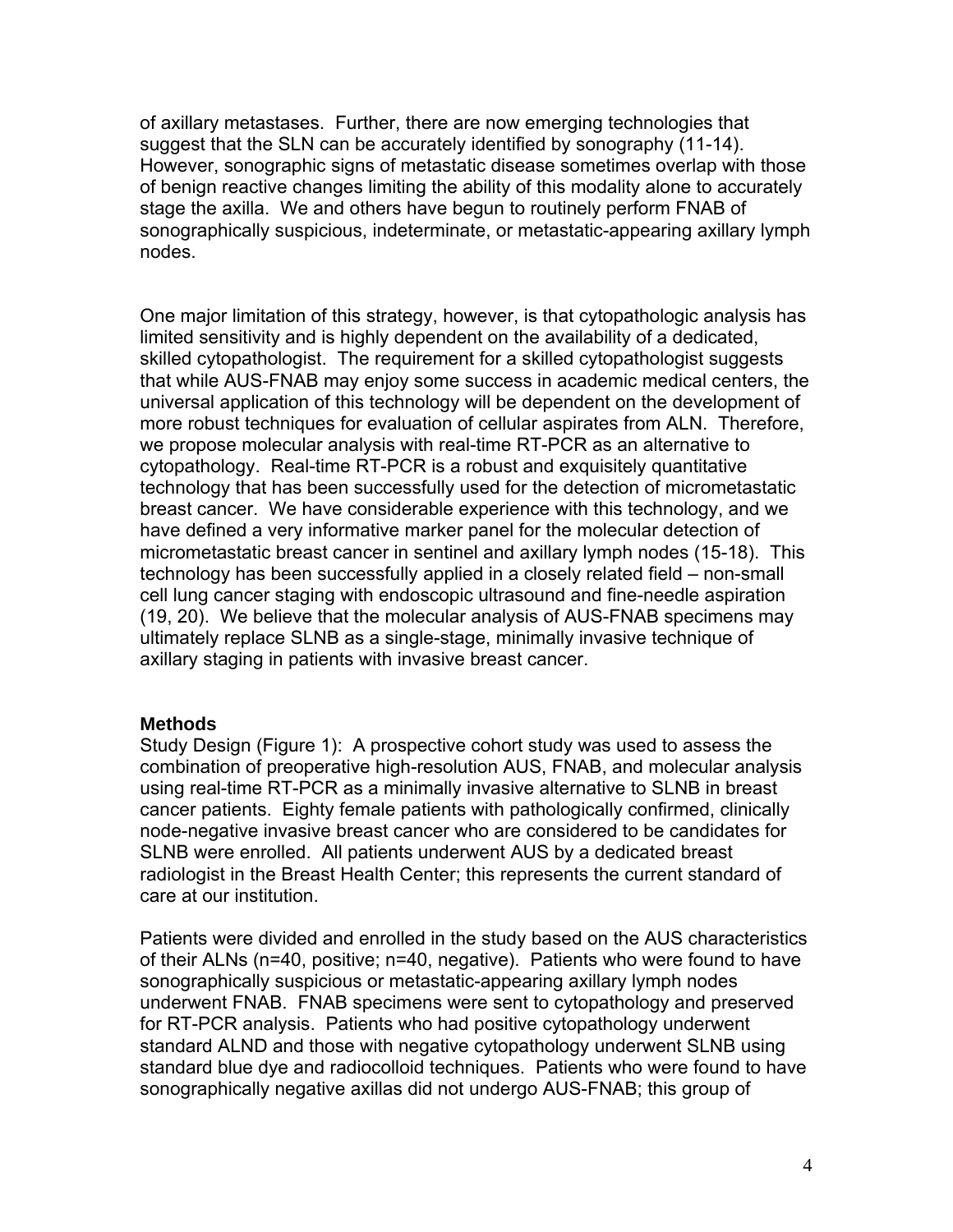patients underwent SLNB using standard blue dye and radiocolloid techniques. A FNAB was performed on the back table on the sentinel node(s) and preserved for RT-PCR, as well as cytopathology. Aspirates were analyzed by RT-PCR with a marker panel that has been validated to detect micrometastatic breast cancer in the axilla (*mam, mamB, PIP, CK19, muc1, PDEF, and CEA*). ALND and SLNB specimens were analyzed by a pathologist in the usual fashion. The results of the final surgical pathology of the ALND or SLNB was compared to the cytopathology and RT-PCR analyses in order to define the feasibility and sensitivity of RT-PCR to predict metastatic breast cancer.

RNA isolation, cDNA synthesis, and real-time RT-PCR: Molecular analyses were performed as we have previously described (15-20). Total cellular RNA was isolated from ALN aspirates using a guanidinium thiocyanate-phenol-chloroform solution (RNA STAT-60<sup>™</sup>; TEL-TEST, Friendswood, TX). cDNA was made from 5 g of total RNA using M-MLV reverse transcriptase (Promega, Madison, WI). The real-time RT-PCR analyses was performed on a PE Biosystems Gene Amp 5700 Sequence Detection System (Foster City, CA). All reaction components were purchased from PE Biosystems. Primers for the gene panel have been previously reported (15-20). Real-time RT-PCR data were quantified as  $C_t$ values. Results were normalized to an internal control reference gene (2microglobin). Threshold values for each individual marker were set at three standard deviations below the mean change in  $C<sub>t</sub>$  value in control samples  $(n=51)$ .

Statistics: The results of AUS-FNAB with cytopathology, histopathology, and molecular analysis were summarized as sensitivity, specificity, and overall accuracy.

# **Results**

In patients with a "normal" AUS (n=39), 34 were node-negative on final pathology, while five were node-positive. All five patients with node-positive disease had a positive marker profile. Of 34 patients with node-negative disease, 30 (88%) had a negative marker profile, while four (12%) had a positive marker profile. In patients with "suspicious" AUS (n=34), 23 had positive cytopathology. Nineteen (83%) had a positive marker profile; four patients were not evaluable due to insufficient material. Eleven (17%) patients with "suspicious" AUS had negative cytopathology. Five were node-positive on final pathology and all had a positive marker profile. Six patients were node-negative on final pathology; three had a positive marker profile and three had a negative marker profile. Mean size of lymph node metastasis detected by the panel was 7.2 mm (range 3 mm – 1.7 cm). A positive marker profile was associated with traditional indicators of prognosis, such as histologic grade, estrogen and progesterone receptor and Her2neu status, and increasing tumor size (p<0.05 for each).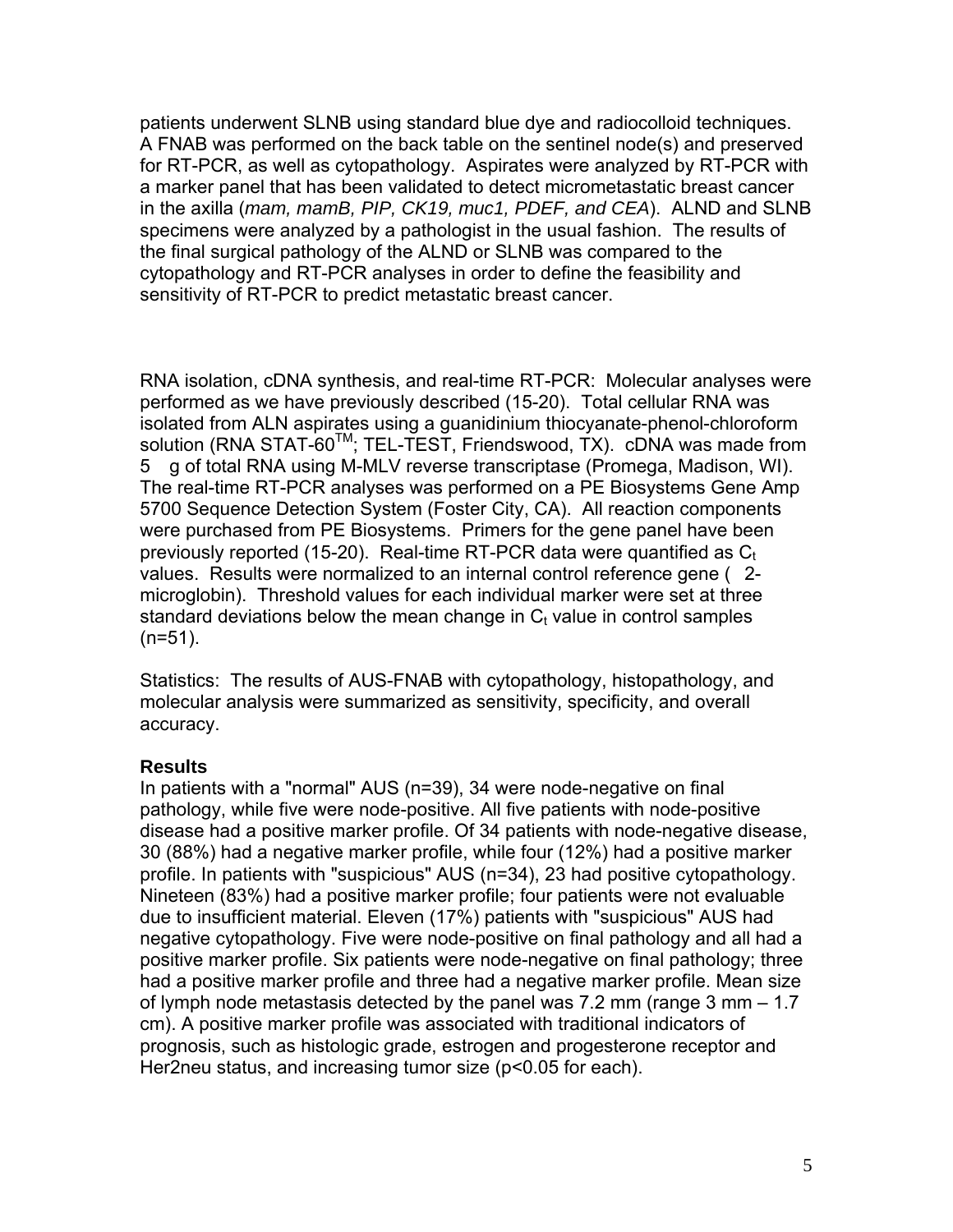#### **Discussion**

This is the first report to demonstrate that real-time RT-PCR analysis of FNAB specimens is feasible in predicting the final lymph node status in patients with clinically node-negative breast cancer. Overexpression of breast-cancer associated genes correlates with traditional indicators of disease prognosis. The ability to accurately stage the axilla *in vivo* allows for further investigations. We are currently investigating the use of photoacoustic tomography (PAT) in the ability to visualize the SLNs *in vivo*.

PAT is based on the generation of photoacoustic waves by safely depositing short-pulsed optical energy into tissue. Each laser pulse causes a rapid temperature rise usually on the order of 10 millidegrees. The ultrasonic emission due to thermoelastic expansion is detected with an array of ultrasonic transducers and then used to reconstruct an image. The PAT technology is designed to overcome the poor spatial resolution of pure optical imaging yet to retain the high optical contrasts. In terms of spatial resolution, pure optical imaging suffers from strong optical scattering in tissue. By contrast, ultrasonic waves can propagate in tissue with relatively low scattering and can therefore provide good spatial resolution. Therefore, PAT integrates high optical contrast with high ultrasonic resolution in a single hybrid imaging modality.

Further studies will utilize the PAT imaging to identify SLNs for FNAB and RT-PCR analysis. The specific aims of the project are as follows:

1. Development of a laser light delivery system: Design and engineer the laser light delivery system, which includes the laser source, the light guide, the interface with the ultrasound probe, and the master control of all subsystems.

2. Adaptation of a clinical ultrasound imaging system for photoacoustic and ultrasonic imaging: A clinical Philips ultrasound imaging system will be adapted for PAT. The multi-channel ultrasound receiving system accelerates data acquisition. The adapted imaging system will then be validated with tissue phantoms. We will quantify the spatial resolution, imaging depth, signal-to-noise ratio, contrast, and frame rate.

3. Imaging of axillary lymph nodes *in vivo*: First, image a small number of human sentinel lymph nodes to fine tune the multimodal ultrasound and photoacoustic imaging system. Second, image human sentinel lymph nodes and prospectively assess the agreement between the imaging system and standard clinical practice in axillary staging for patients with breast cancer and clinically negative axillae. The hypothesis is that ultrasound and photoacoustic imaging technologies in combination provide sufficient spatial resolution and contrast to map sentinel lymph nodes with high sensitivity and specificity.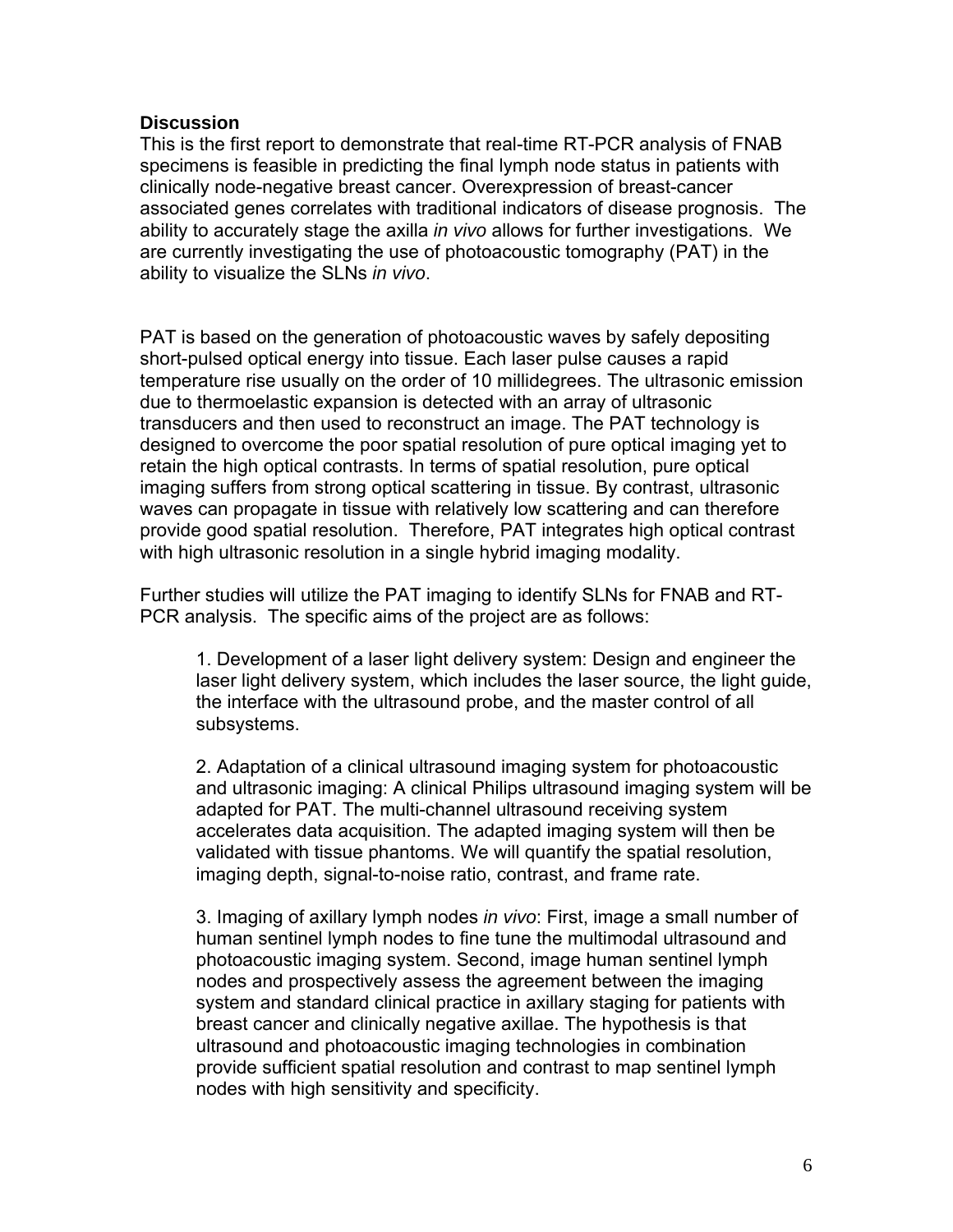We believe that this technology represents a viable, minimally invasive alternative to SLNB and may obviate the need for axillary procedures in patients with breast cancer who have a negative RT-PCR profile.

### **Literature Cited**

 1. Valgussa PBG and Veronesi U. 1978. Patterns of relapse and survival following radical mastectomy. *Cancer* 41:1170-1178.

 2. Krag D, Weaver D, Ashikaga T, et al. 1998. The sentinel node in breast cancer – a multicenter validation study. *N Engl J Med* 339:941-946.

 3. McMasters KM, Tuttle TM, Carlson DJ, et al. 2000. Sentinel lymph node biopsy for breast cancer: a suitable alternative to routine axillary dissection in multi-institutional practice when optimal technique is used. J Clin Oncol 18:2560-2566.

 4. Ung OA. 2004. Australian experience and trials in sentinel lymph node biopsy: the RACS SNAC trial. *Asian J Surg* 27:284-290.

 5. Purushotham AD, Upponi S, Klevesath MB, Bobrow L, Millar K, Myles JP, Duffy SW. 2005. Morbidity after sentinel lymph node biopsy in primary breast cancer: results from a randomized controlled trial. *J Clin Oncol* 23:4312- 4321.

 6. Posther KE, Wilke LG, Giuliano AE. 2004. Sentinel lymph node dissection and the current status of American trials on breast lymphatic mapping. *Semin Oncol* 31:426-436.

 7. Fisher B, Jeong JH, Anderson S, Bryant J, Fisher ER, Wolmark N. 2002. Twenty-five-year follow-up of a randomized trial comparing radical mastectomy, total mastectomy, and total mastectomy followed by irradiation. *N Engl J Med* 347:567-575.

 8. Brancato B, Zappa M, Bricolo D, et al. 2004. Role of ultrasoundguided fine needle cytology of axillary lymph nodes in breast carcinoma staging. *Radiol Med (Torino)* 108:345-355.

 9. Deurloo EE, Tanis PJ, Gilhuijs KG, et al. 2003. Reduction in the number of sentinel lymph node procedures by preoperative ultrasonography of the axilla in breast cancer. *Eur J Cancer* 39:1068-1073.

 10. Krishnamurthy SN, Sneige DG, Bedi BS, et al. 2002. Role of ultrasound-guided fine-needle aspiration of indeterminate and suspicious axillary lymph nodes in the initial staging of breast carcinoma. *Cancer* 95:982-988.

 11. Parker SH, Dennis MA, Kaske TI. 2000. Identification of the sentinel nodes in patients with breast cancer. *Radiol Clin North Am* 38:809-823.

 12. Bude RO. 2004. Does contrast-enhanced US have potential for sentinel lymph node detection? *Radiology* 230:603-604.

 13. Goldberg BB, Merton DA, Liu JB, et al. 2004. Sentinel lymph nodes in a swine model with melanoma: contrast-enhanced lymphatic US. *Radiology* 230:727-734.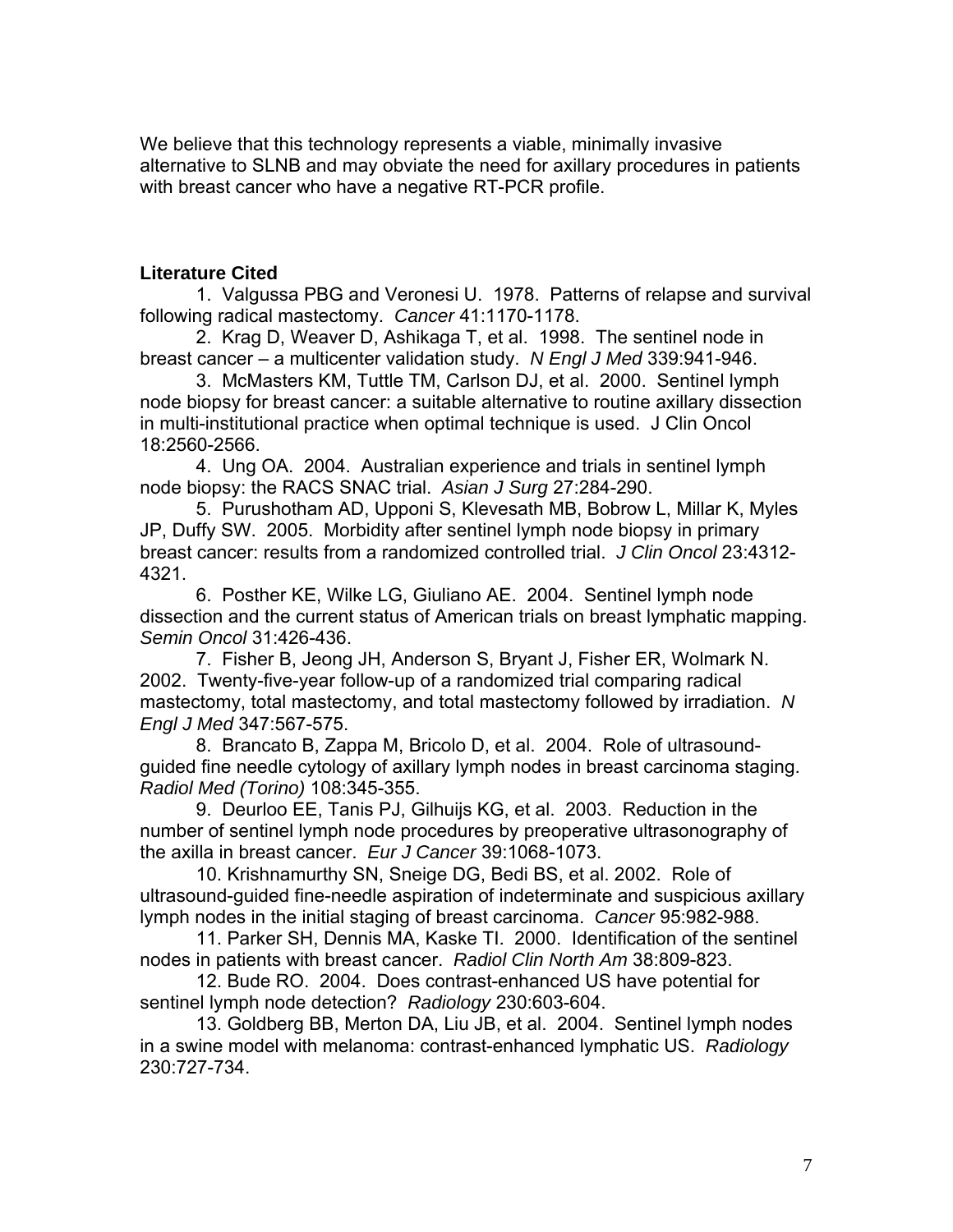14. Wisner ER, Ferrara KW, Short RE, Ottoboni TB, Gabe JD, Patel D. 2003. Sentinel node detection using contrast-enhanced power Doppler ultrasound lymphography. *Invest Radiol* 38:358-365.

 15. Gillanders WE, Mikhitarian K, Hebert R, et al. 2004. Molecular detection of micrometastatic breast cancer in histopathology-negative axillary lymph nodes correlates with traditional predictors of prognosis: an interim analysis of a prospective multi-institutional cohort study. *Ann Surg* 239:828-837; discussion 837-840.

 16. Mikhitarian K, Gillanders WE, Almeida JS, et al. 2005. An innovative microarray strategy identifies informative molecular markers for the detection of micrometastatic breast cancer. *Clin Cancer Res* 11:3697-3704.

 17. Mitas M, Mikhitarian K, Hoover L, et al. 2002. Prostate-Specific Ets (PSE) factor: a novel marker for detection of metastatic breast cancer in axillary lymph nodes. *Br J Cancer* 86:899-904.

 18. Mitas M, Mikhitarian K, Walters C, et al. 2001. Quantitative real-time RT-PCR detection of breast cancer micrometastasis using a multigene marker panel. Int J *Cancer* 93:162-171.

 19. Mitas M, Cole DJ, Hoover MM, et al. 2003. Real-time reverse transcription-PCR detects KS1/4 mRNA in mediastinal lymph nodes from patients with non-small cell lung cancer. *Clin Chem* 49:312-315.

 20. Wallace MB, Block MI, Gillanders WE, et al. 2005. Accurate molecular detection of non-small cell lung cancer metastases in mediastinal lymph nodes sampled by endoscopic ultrasound-guided needle aspiration. *Chest* 127:430-437.